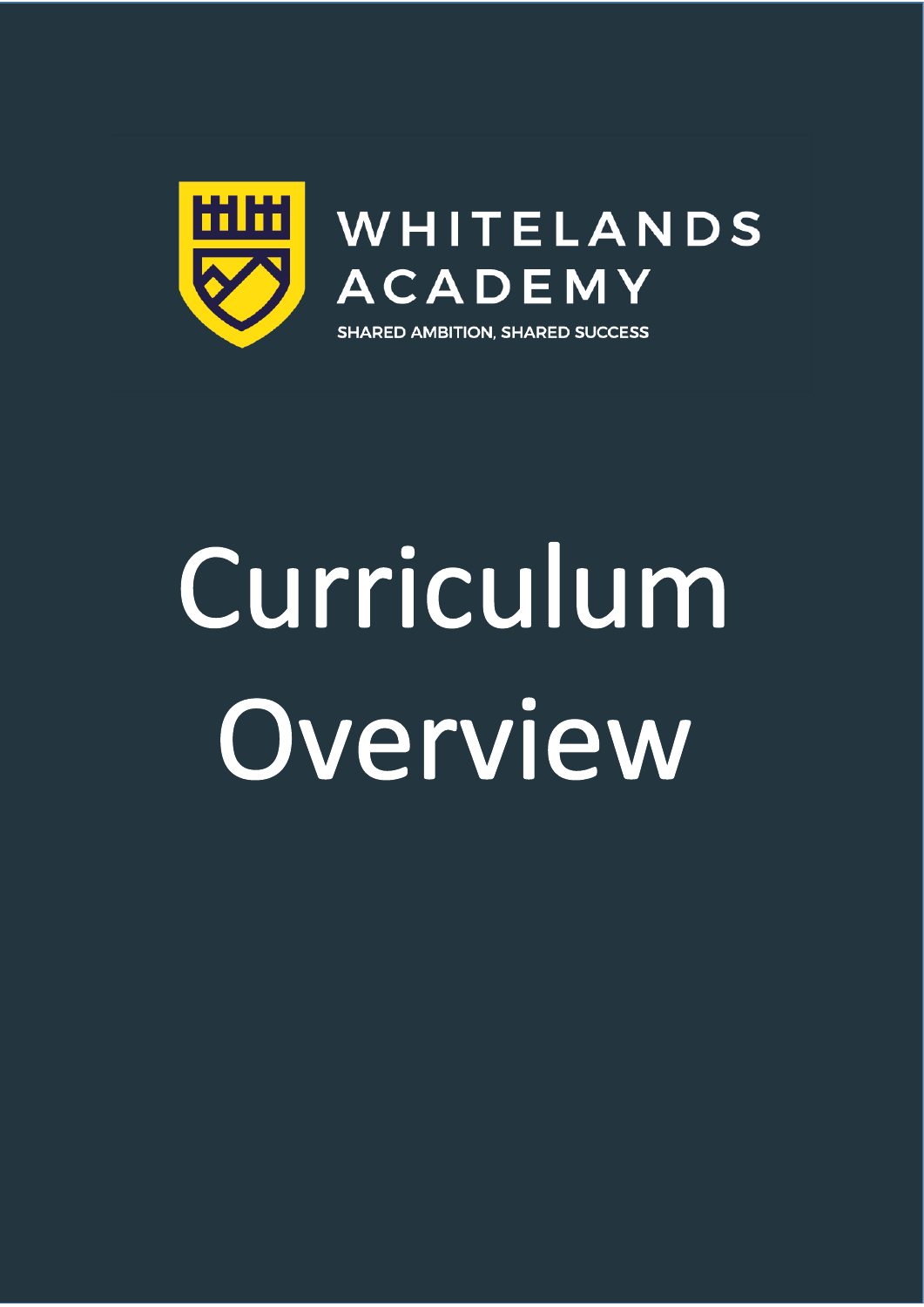At Whitelands Academy, the education we provide is guided by the values of integrity, resilience, respect, ambition, teamwork and tolerance.

## **Our School Mission**

At Whitelands Academy, our aim is to provide children with the best possible education within the securest of environments.

Our teaching and curriculum focuses on providing all students with a solid academic footing that ensures every child reaches their full potential, within our broad curriculum. We also aim to help children develop as people, secure in knowing who they are and what they want from life. Our values will be specifically developed on a half termly basis through assemblies, rewards and RSEH. Above all, we will act out these values day to day. Our guided reading will challenge perceptions and expose students to life beyond the classroom.

Our teaching philosophy is simple: we aim to combine the best of tried-and-tested methodology with new and innovative ways of teaching.

### **Background**

Whitelands is situated in Bicester which forms part of the North Oxfordshire community. It serves a brand-new housing estate called Kingsmere. As the smallest school in Bicester we have a higher than average SEND proportion of students, 34% (NA16%). 16% of our students are disadvantaged according to the DfE definition. 82% of our students are white British. Our curriculum is designed to be challenging and every single one of our students is supported to meet our expectations through quality first teaching, our SEN6 teaching strategies and small group support when required.

The Bicester area has a high uptake of further education and jobs that focus around the Engineering, Business and Computing Sector. Our challenging curriculum will therefore ensure we develop high aspirations through visits, speakers and content.

#### **British Values**

At Whitelands Academy, we actively promote British values through our school vision, ethos, agreed rules, curriculum, and teaching. As such, we promote tolerance of, and respect for, people of all faiths (or those with no faith), cultures, and lifestyles.

We prepare children and young people positively for life in modern Britain by supporting them through our words, actions, and influence, not just within school, but also within the wider community.

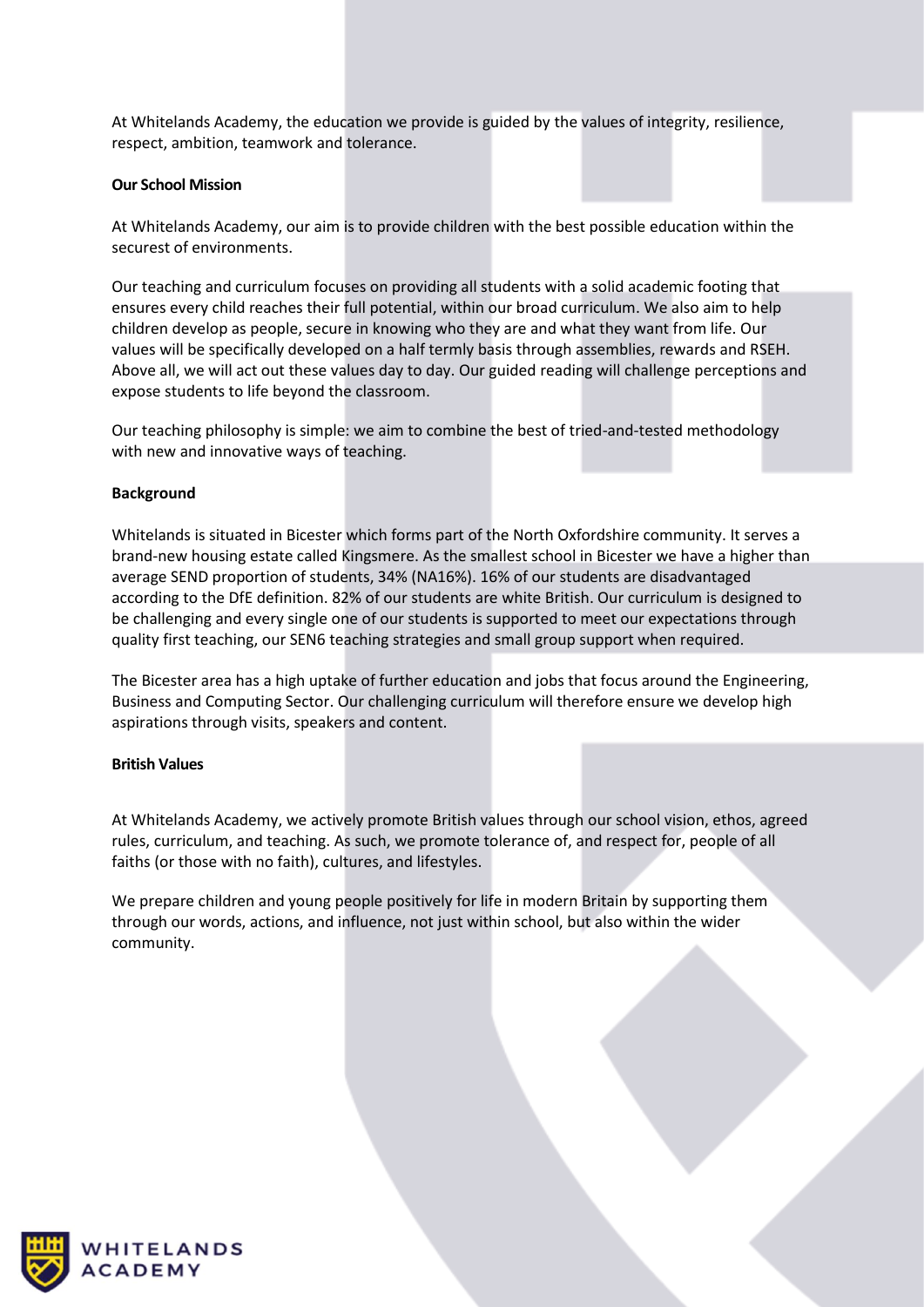# **Curriculum Intent**

Our curriculum intent can be summarised as:

| Δ | • Academic               |
|---|--------------------------|
| B | • Broad                  |
|   | • Core literacy          |
| D | • Diplomatic students    |
|   | • Enriching lives        |
|   | • Foundational knowledge |

*The curriculum intent of Whitelands Academy is focused on the following:*

- A. Deliver an academic curriculum that utilises teaching to the top to ensure all students reach their potential regardless of their background, prior attainment or challenges.
- B. Develop a broad curriculum that gives students the opportunities to fully experience all subjects to their potential.
- C. Accelerate students' ability in core literacy, comprehension whilst embedding a love of reading. At Whitelands students enjoy guided reading daily, Lexia lessons, and our daily 5000 academic word challenge.
- D. Deepen students understanding of what it means to be a good citizen in modern Britain through values-based education.
- E. Provide a world-class extra-curricular programme which provides opportunities to broaden experiences, develop competition and bring the curriculum to life.
- F. Foundational knowledge is central to our curriculum utilising strategies to improve retention and retrieval reducing student's cognitive workload allowing development of skills through sequenced content.

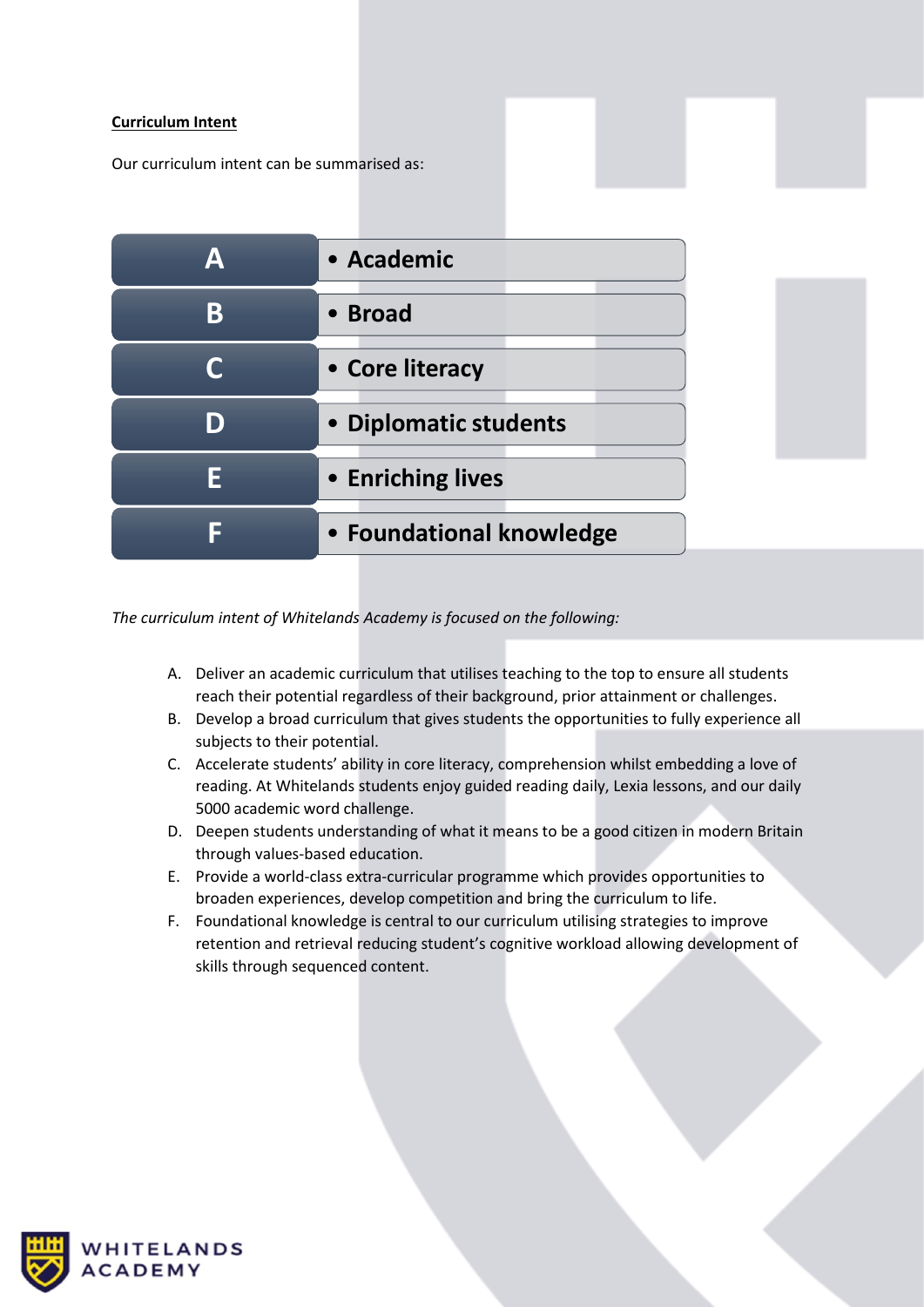## **Rationale:**

Students will leave Whitelands Academy as well-rounded, well-educated and ambitious young adults. Our students will exhibit the traits that are required to be successful and happy in modern Britain and will approach life with a positive attitude.

**A.** The academic core at Whitelands Academy is central. Students of all abilities will flourish in consistently well delivered lessons led by subject experts. Our curriculum will be academic aiming to equip students with the best formal education possible.

High challenge fosters resilience and a mindset that embraces opportunities to extend themselves. Our diverse student base will be supported to reach these high academic levels through quality teacher interventions within our SEN6 toolkit.

- **B.** The breadth and depth of the curriculum at Whitelands Academy will engage students and prepare them for their future. Key Stage 3 is a wonderful opportunity for students to discover and develop a love for subjects that previously they have not focused on. This breadth will be further reflected in our GCSE offer where, building on the core academic GCSE options, courses such as Media, Photography and Textiles will reflect the high proportion of technological careers available locally.
- **C.** Literacy at Whitelands Academy is a priority. Literacy, including comprehension, vocabulary, fluency and oracy are key indicators in future academic success and within their chosen careers. We aim to build a love of reading and develop a strong understanding of challenging texts through a daily guided reading session. Through this we will also develop our students' finer reading skills such comprehension and inference, as well as understanding and using tier 2 language. With 82% of our cohort being White British our guided reading texts challenge perception and develop cultural awareness. Our Lexia programme will accelerate comprehension skills of our year 7 students. Subject specific comprehension and Tier 3 vocabulary will be developed through our 5000 words a day challenge.
- **D.** Character and Culture are key and our curriculum is founded on our core values of integrity, resilience, respect, ambition, teamwork and tolerance. These key values will ensure any young adult is equipped to thrive in society. The values will be developed in lessons, assemblies and RSEH.

Becoming an exceptional citizen is a goal of our curriculum. The British values of Democracy, Rule of Law, Liberty, Mutual Respect and Tolerance will be delivered in RS, RSEH as well as being lived out in our everyday actions. Our British Values are mapped into our curriculum plan.

**E.** Our world class facilities in Sport, Performing Arts, Music, STEM and the Arts will be utilised in lessons as well as our enrichment programme. Enrichment opportunities will be available and the expectation is that students and staff are involved with a minimum of one activity. Through competition, performances and projects students will develop holistically.

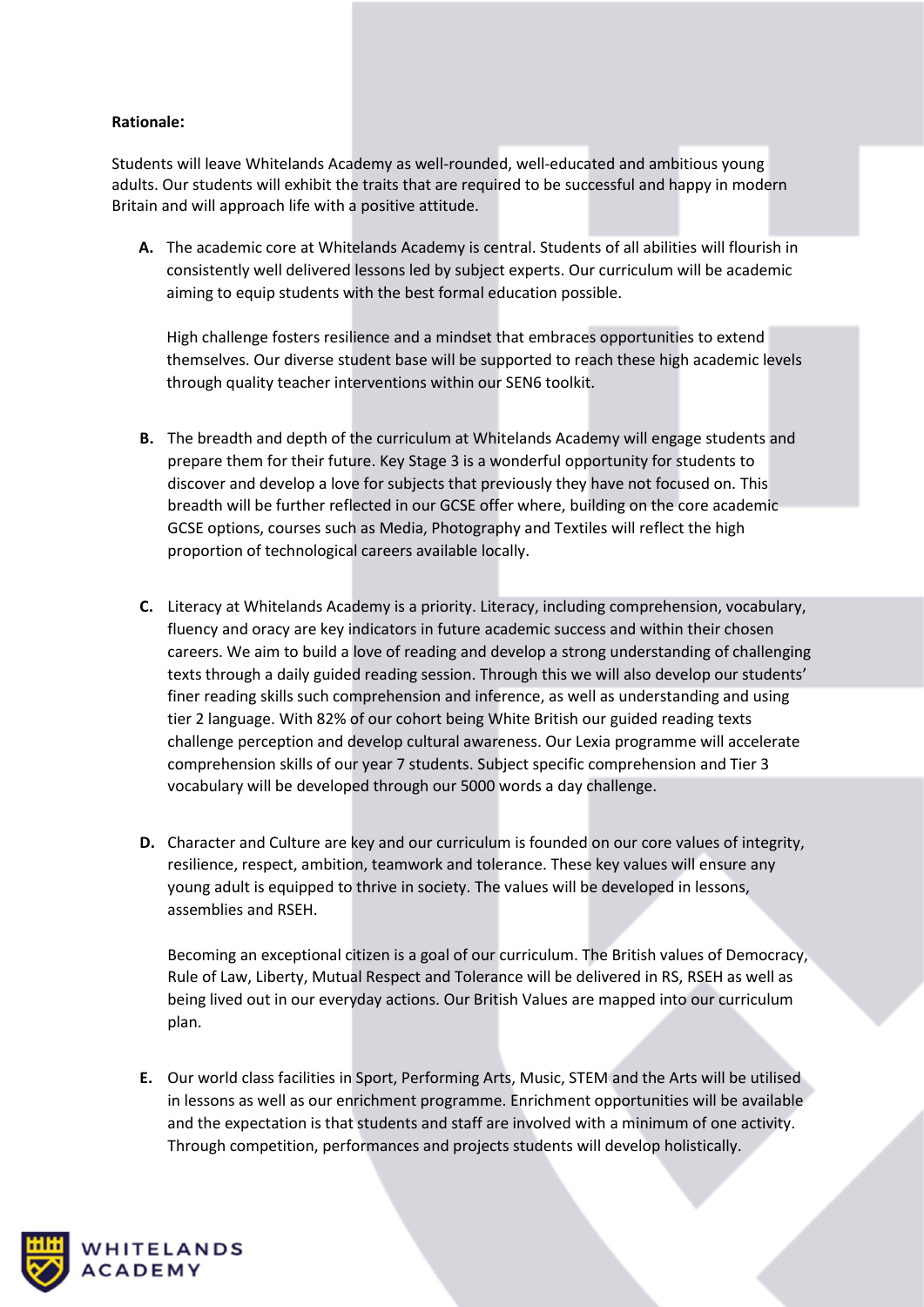**F.** Learning is built on a sequenced plan for the acquisition of knowledge; where key concepts are learnt, revisited and built upon. Knowledge Organisers will support students learning foundational knowledge and our weekly home learning programme will develop this. Each lesson will start with mapped DNA tasks that allow knowledge to be committed to long term memory ensuring classes focus on the application of knowledge and the development of skills.

# **Curriculum Model KS3:**

| <b>Subject</b>            | <b>Number of 50-minute lessons</b><br>a fortnight in Year 7 | <b>Number of 50-minute lessons</b><br>a fortnight in Year 8 |
|---------------------------|-------------------------------------------------------------|-------------------------------------------------------------|
| English                   | 9                                                           | 9                                                           |
| <b>Mathematics</b>        | 9                                                           | 9                                                           |
| Science                   | 9                                                           | 9                                                           |
| History                   | 4                                                           | 4                                                           |
| Geography                 | 4                                                           | 4                                                           |
| <b>Religious Studies</b>  | 2                                                           | $\overline{2}$                                              |
| Computer studies          | 2                                                           | 3                                                           |
| Design and Technology     | 4                                                           | 4                                                           |
| Art                       | $\overline{2}$                                              | $\overline{2}$                                              |
| French                    | 4                                                           | 4                                                           |
| Music                     | $\overline{2}$                                              | $\overline{2}$                                              |
| Drama                     | $\overline{2}$                                              | $\mathfrak{p}$                                              |
| <b>RSEH</b>               | 1                                                           | 1                                                           |
| <b>Physical Education</b> | 5                                                           | 5                                                           |
| <b>LEXIA</b>              | 1                                                           | 0                                                           |

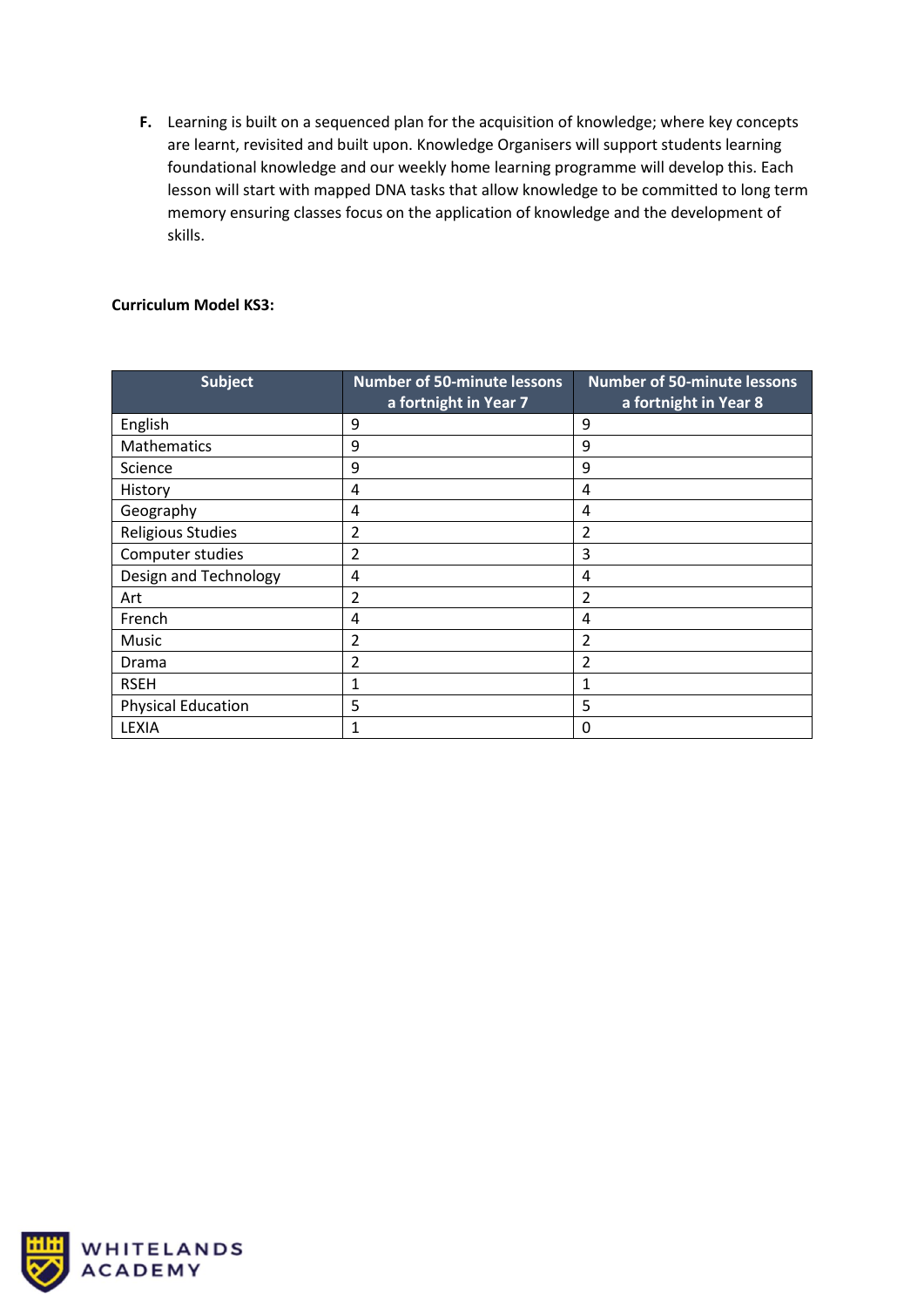#### **The Whitelands Curriculum – Year 7 – 2020**

| Subject                      | Term 1                                                               | Term 2                                                            | Term 3                                           | Term 4                                                                                                                      | Term 5                         | Term 6                                      |
|------------------------------|----------------------------------------------------------------------|-------------------------------------------------------------------|--------------------------------------------------|-----------------------------------------------------------------------------------------------------------------------------|--------------------------------|---------------------------------------------|
| Value                        | Respect                                                              | Ambition                                                          | ntegrity                                         | Resilience                                                                                                                  | <b>Tolerance</b>               | <b>Feam work</b>                            |
| <b>English</b>               | Telling Stories - narrative and<br>myths                             | Heroes and villains - extracts from a range of<br>iterature texts | Zana Fraillon<br>Fiction and non-fiction writing | Novel study - 'The Bone Sparrow' by Novel study - 'The Bone Sparrow' by<br>Zana Fraillon<br>Fiction and non-fiction writing | Shakespeare                    | Shakespeare                                 |
|                              |                                                                      |                                                                   |                                                  |                                                                                                                             |                                |                                             |
| <b>Mathematics</b>           | Number and Algebra                                                   | Place Value and Proportion                                        | <b>Applications of Number</b>                    | Applications of Algebra and Fractions                                                                                       | Lines and Angles               | Reasoning with Number                       |
| <b>Science</b>               | Cells                                                                | <b>Energy Transfers</b>                                           | Changing substances                              | Reproduction                                                                                                                | <b>Electrical circuits</b>     | Gravity                                     |
|                              | Particles                                                            | Interdependence                                                   | Forces                                           |                                                                                                                             | Waves                          | The Universe                                |
| <b>History</b>               | <b>What is History?</b>                                              | Romans                                                            | <b>Normans</b>                                   | <b>Medieval Life</b>                                                                                                        | <b>Tudors</b>                  | Elizabethan England                         |
|                              |                                                                      |                                                                   |                                                  |                                                                                                                             |                                | American Settlement                         |
| Geography                    | Passport to Geography                                                | <b>Discovering Europe</b>                                         | <b>Environmental Concern</b>                     | Water                                                                                                                       | Settlement                     | China                                       |
| <b>Religious Studies</b>     | What is religion?                                                    | Christianity: Person of Jesus                                     | Christianity: Person of Jesus                    | Christianity: Faith into action                                                                                             | slam: Beliefs and actions      | slam: Beliefs and actions                   |
| <b>MfL</b>                   | C'est parti!<br>Greetings, key questions and<br>classroom essentials | <b>Famille et copains</b><br>Friends and family                   | Chez moi<br>My home                              | On va en ville<br>Towns and directions                                                                                      | Ma journée<br>My day           | On s'amuse<br>Extra-curricular and holidays |
| <b>Drama</b>                 | Kickstart Drama                                                      | Fairy Tales - Performance Analysis                                | Storytelling                                     | Storytelling (Continued)                                                                                                    | <b>Greek Theatre</b>           | Greek Theatre (Continued)                   |
| <b>Design and Technology</b> | Graphics - graphical drawing skills Graphics - Blister Packaging     |                                                                   | Product Design - Wood                            | Product Design - Plastics                                                                                                   | Food Preparation and Nutrition | Food Preparation and Nutrition              |
| Art                          | Colour theory and tone                                               | Pop Art                                                           | Natural Forms                                    | Natural Forms (Continued)                                                                                                   | Portraits                      | Portraits (Continued)                       |
| <b>ICT</b>                   | E-Safety                                                             | Graphics                                                          | Programming                                      | Scratch                                                                                                                     | Microbit                       | Office                                      |
| PE                           | Yoga/HRE                                                             | Badminton/Handball                                                | Gymnastics/Football                              | Basketball/Rugby                                                                                                            | Netball/Dance                  | Rounders/Athletics                          |
| <b>Music</b>                 | ntroduction / Rhythm                                                 | Melody                                                            | Harmony                                          | Music technology                                                                                                            | Singing                        | Composition and performance                 |
| <b>RSEH</b>                  | ndividuality                                                         | <b>Individuality (Continued)</b>                                  | Stay safe                                        | <b>Stay safe (Continued)</b>                                                                                                | Sex Education                  | <b>Sex Education (Continued)</b>            |

\*Subject to change \*British values

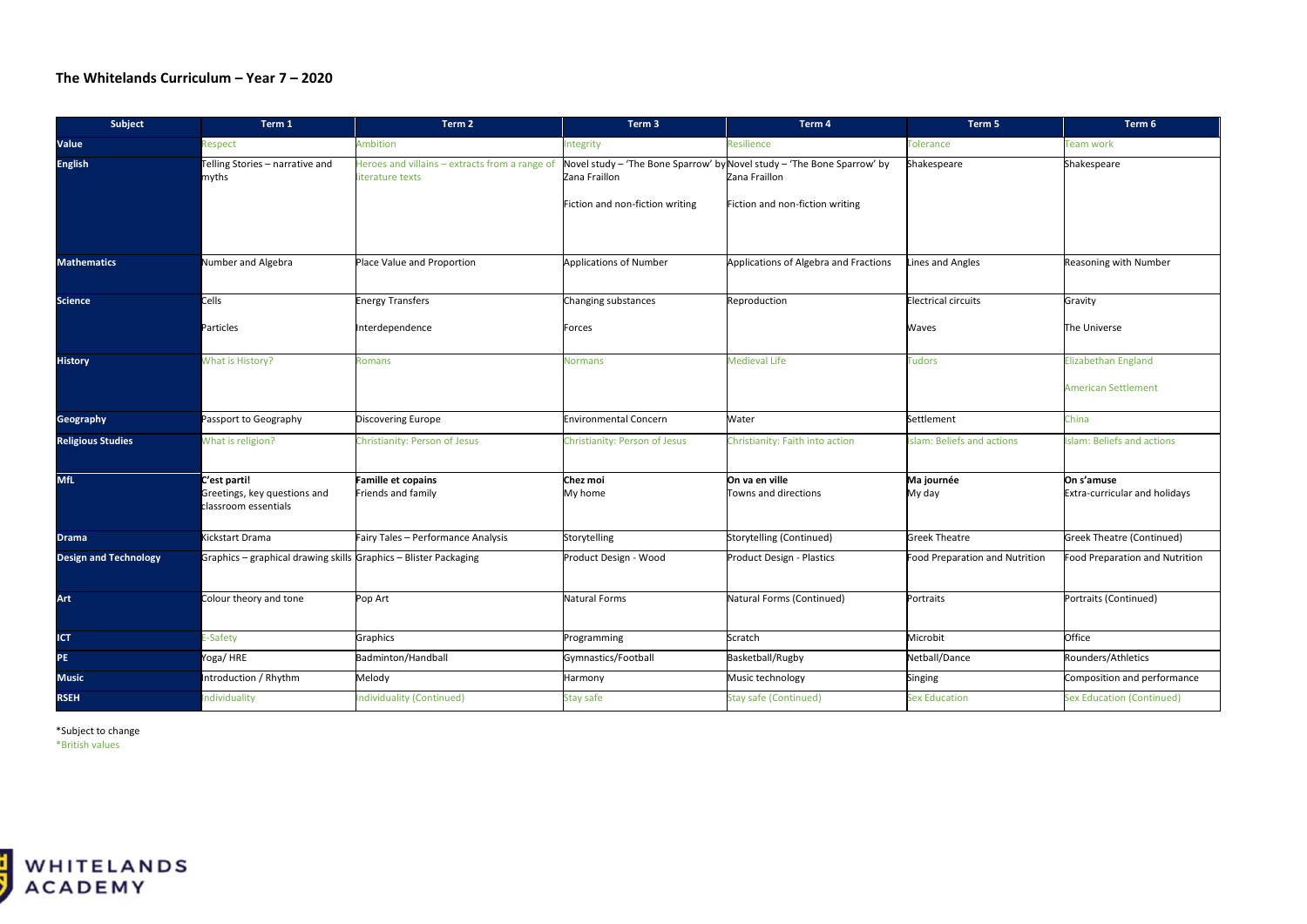# **The Whitelands Curriculum – Year 7 – 2020 – Adaptations in response to online learning in Term 3.**

| Subject                      | Term 1                                                               | Term 2                                                            | Term 3                                                                                                    | Term 4                                 | Term 5                         | Term 6                                      |
|------------------------------|----------------------------------------------------------------------|-------------------------------------------------------------------|-----------------------------------------------------------------------------------------------------------|----------------------------------------|--------------------------------|---------------------------------------------|
| Value                        | Respect                                                              | <i><b>Imbition</b></i>                                            | ntegrity                                                                                                  | Resilience                             | olerance                       | <b>Feam work</b>                            |
| <b>English</b>               | Telling Stories - narrative and<br>myths                             | Heroes and villains - extracts from a range of<br>iterature texts | Novel study - 'The Bone Sparrow' by Novel study - 'The Bone Sparrow' by<br>Zana Fraillon                  | Zana Fraillon                          | Shakespeare                    | Shakespeare                                 |
|                              |                                                                      |                                                                   | Fiction and non-fiction writing                                                                           | Fiction and non-fiction writing        |                                |                                             |
|                              |                                                                      |                                                                   | Minus themes, characters and<br>tructure. Minus, analytical,<br>comparative and formal letter<br>vriting. |                                        |                                |                                             |
| <b>Mathematics</b>           | Number and Algebra                                                   | Place Value and Proportion                                        | <b>Applications of Number</b>                                                                             | Applications of Algebra and Fractions  | Lines and Angles               | Reasoning with Number                       |
| <b>Science</b>               | Cells                                                                | <b>Inergy Transfers</b>                                           | Minus multiplication and division<br>Changing substances                                                  | Reproduction                           | <b>Naves</b>                   | <b>Forces</b>                               |
|                              | Particles                                                            | Interdependence                                                   | Gravity/Universe                                                                                          |                                        |                                |                                             |
| <b>History</b>               | What is History?                                                     | Romans                                                            | <b>Normans</b>                                                                                            | Medieval Life                          | <b>Tudors</b>                  | Elizabethan England                         |
|                              |                                                                      |                                                                   | Minus significance, interpretations<br>and historical judgement.                                          |                                        |                                | American Settlement                         |
| Geography                    | Passport to Geography                                                | Discovering Europe                                                | <b>Iscovering Europe</b>                                                                                  | <b>Environmental Concern</b>           | Water<br>ettlement             | China                                       |
| <b>Religious Studies</b>     | What is religion?                                                    | Christianity: Person of Jesus                                     | Christianity: Person of Jesus                                                                             | Christianity: Faith into action        | slam: Beliefs and actions      | slam: Beliefs and actions                   |
| <b>MfL</b>                   | C'est parti!<br>Greetings, key questions and<br>classroom essentials | <b>Famille et copains</b><br>Friends and family                   | Chez moi<br>My home                                                                                       | On va en ville<br>Towns and directions | Ma journée<br>My day           | On s'amuse<br>Extra-curricular and holidays |
| <b>Drama</b>                 | Kickstart Drama                                                      | Fairy Tales - Performance Analysis                                | Storytelling                                                                                              | Storytelling (Continued)               | <b>Greek Theatre</b>           | Greek Theatre (Continued)                   |
| <b>Design and Technology</b> | Graphics - graphical drawing skills Graphics - Blister Packaging     |                                                                   | Graphics related project.                                                                                 | Product Design - Wood                  | Food Preparation and Nutrition | Food Preparation and Nutrition              |
| Art                          | Colour theory and tone                                               | Pop Art                                                           | Natural Forms                                                                                             | Natural Forms (Continued)              | Portraits                      | Portraits (Continued)                       |
| <b>ICT</b>                   | E-Safety                                                             | Graphics                                                          |                                                                                                           | Scratch                                | Microbit                       | Office                                      |
| PE                           | oga/HRE                                                              | Badminton/Handball                                                | PE challenges                                                                                             | Basketball/Rugby                       | Netball/Dance                  | Rounders/Athletics                          |
| <b>Music</b>                 | Introduction / Rhythm                                                | Melody                                                            | Harmony                                                                                                   | Music technology                       | Singing                        | Composition and performance                 |
| <b>RSEH</b>                  | ndividuality                                                         | ndividuality (Continued)                                          | itay safe                                                                                                 | Stay safe (Continued)                  | Sex Education                  | Sex Education (Continued)                   |

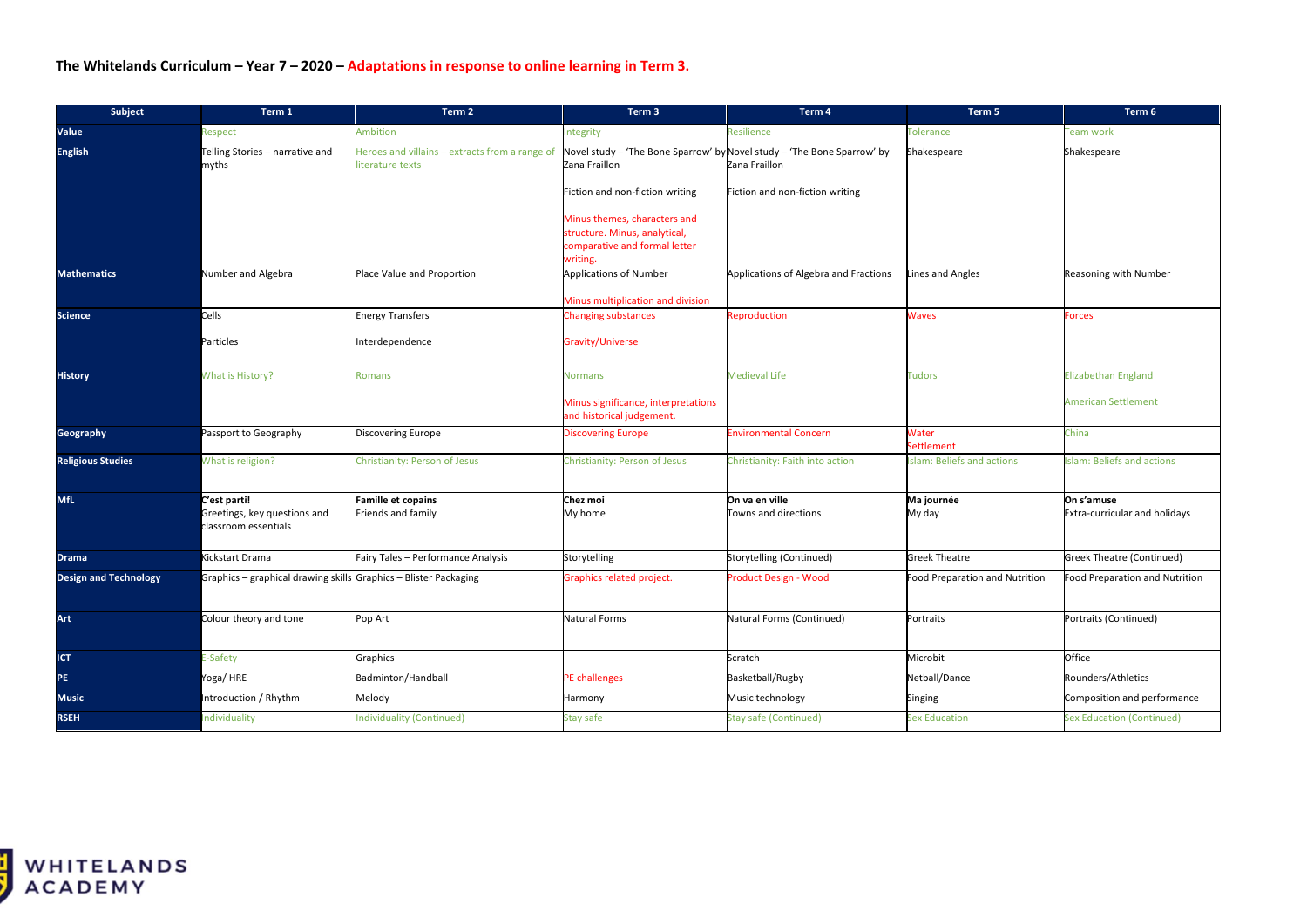#### **The Whitelands Curriculum – Year 7 – 2021**

| <b>Subject</b>               | Term 1                             | Term 2                                  | Term 3                            | Term 4                                       | Term 5                                  | Term 6                           |
|------------------------------|------------------------------------|-----------------------------------------|-----------------------------------|----------------------------------------------|-----------------------------------------|----------------------------------|
| <b>English</b>               | Myths                              | Heroes and Villains                     | <b>Nar &amp; Conflict Poetry</b>  | The Bone Sparrow                             | he Merchant of Venice                   | he Merchant of Venice            |
|                              |                                    |                                         |                                   |                                              |                                         |                                  |
|                              |                                    |                                         | The Bone Sparrow                  | Persuasive writing                           |                                         |                                  |
|                              |                                    |                                         |                                   |                                              |                                         |                                  |
| <b>Mathematics</b>           | Positive & Negative Real           | Intro to Algebra & Simple Equations     | Fractions, Decimals & Percentages | Angles, Parallel Lines & Triangles           | Perimeter & Area of Triangles & Circles | Collecting, organising and       |
|                              | <b>Numbers</b>                     |                                         |                                   |                                              |                                         | displaying data                  |
|                              |                                    |                                         |                                   | Transformations, Symmetry &                  | Volume & Surface Area of cuboids,       |                                  |
|                              |                                    |                                         |                                   | Congruence.                                  | including cubes.                        |                                  |
| Science                      | Science skills                     | Particles                               | Energy                            | Interdependence                              | Universe                                | Waves                            |
|                              |                                    |                                         |                                   |                                              |                                         |                                  |
|                              | <b>Cells and Tissues</b>           | Reproduction                            | Acids and Alkali                  | <b>Contact forces</b>                        | <b>Chemical Reactions</b>               |                                  |
|                              | Digestive system                   |                                         |                                   |                                              |                                         |                                  |
|                              |                                    |                                         |                                   |                                              |                                         |                                  |
| <b>History</b>               | <b>Historical skills</b>           | <b>The Romans</b>                       | The Normans                       | <b>Medieval Britain (Why did people risk</b> | <b>Medieval period - The Crusades.</b>  | The War of the Roses             |
|                              |                                    |                                         |                                   | their lives fighting those in power?         |                                         |                                  |
|                              |                                    |                                         |                                   |                                              |                                         |                                  |
|                              |                                    |                                         |                                   |                                              |                                         |                                  |
| Geography                    | Map Skills                         | <b>Fantastic Places</b>                 | Africa & Kenya                    | <b>Urban Environments</b>                    | <b>River Environments</b>               | End of River Environments        |
|                              |                                    |                                         |                                   |                                              |                                         |                                  |
| <b>Religious Studies</b>     | What is religion?                  | Where do Christian's beliefs come from? | <b>What do Buddhists believe?</b> | Where do Buddhist's beliefs come             | <b>Nhat do Sikhs believe?</b>           | Where do Sikh's beliefs come     |
|                              | <b>Nhat do Christians believe?</b> |                                         |                                   | from?                                        |                                         | from?                            |
| <b>Spanish</b>               | ntroductions                       | Free time and hobbies                   | School equipment                  | <b>Family and pets</b>                       | Describing your town                    | Holidays                         |
|                              |                                    |                                         |                                   |                                              |                                         |                                  |
|                              | Alphabet and pronunciation         | Verbs in the presence tense             |                                   |                                              |                                         |                                  |
|                              |                                    |                                         |                                   |                                              |                                         |                                  |
| Drama                        | Key skills                         | Naturalism for performance and design   | Exaggeration and the body         | Exaggeration and the body                    | The Tempest                             | he Tempest                       |
|                              |                                    |                                         |                                   |                                              |                                         |                                  |
|                              |                                    |                                         |                                   |                                              |                                         |                                  |
| <b>Design and Technology</b> | Health & Safety                    | <b>Manual Sanding</b>                   | Adhesives                         | <b>Perspective Drawing</b>                   | Colour Theory                           | Critical Analysis & Evaluation   |
|                              | Marking Out                        | Full & Needle Files                     | Finishes                          | <b>Isometric Drawing</b>                     | <b>Tonal Shading</b>                    | CAD/CAM                          |
|                              | Dimensioning                       | <b>Machine Sanding</b>                  | Critical Analysis & Evaluation    | Accuracy &                                   | <b>Block Rendering</b>                  |                                  |
|                              | Coping Saws                        | Dry Assembly                            | CAD/CAM                           | Dimensioning                                 | <b>Idea Creation</b>                    |                                  |
|                              | Introduction to food safety        | The Eatwell guide                       | The storage of ingredients        | Shortbread investigation                     | Functions of vitamins and minerals      | Cakes investigation              |
|                              |                                    |                                         |                                   |                                              |                                         |                                  |
| Art                          | Colour theory and colour mixing    | Tone and mark making                    | Walk in someone else's shoes      | Pop Art                                      | Natural Forms                           | Cultural Project - African Style |
|                              |                                    |                                         |                                   |                                              |                                         | Patterns                         |
|                              |                                    |                                         |                                   |                                              |                                         |                                  |
| Computing                    | <b>Basic computer</b>              | <b>Introducing Microsoft</b>            | ntroducing Spreadsheets           | Programming - Scratch                        | Computing components                    | Programming in Python -          |
|                              |                                    |                                         |                                   |                                              |                                         | Sequencing                       |
| PE                           | Football<br><b>Badminton</b>       | Netball<br>Basketball                   | Rugby<br>Gymnastics               | Hockey<br>Handball                           | Athletics<br>Volleyball                 | Rounders<br>Volleyball           |
|                              | Warm ups and cool downs            | Badminton                               | Skeleton                          | Gymnastics                                   | <b>Methods of Training</b>              | Energy systems                   |
|                              |                                    | Components of fitness                   |                                   | Muscular system                              |                                         |                                  |
| <b>Music</b>                 | Notation and Rhythm                | Performance                             | Notation and Piano part 1         | Piano and Performance                        | Listening and analysing part 1          | Listening and analysing part 2   |
| <b>RSEH</b>                  | ransition and Safety               | Developing skills and aspirations       | <b>Diversity</b>                  | <b>Health and puberty</b>                    | <b>Financial Decision</b>               | <b>Building Relationships</b>    |
|                              |                                    |                                         |                                   |                                              |                                         |                                  |
|                              |                                    |                                         |                                   |                                              |                                         |                                  |

\*British values

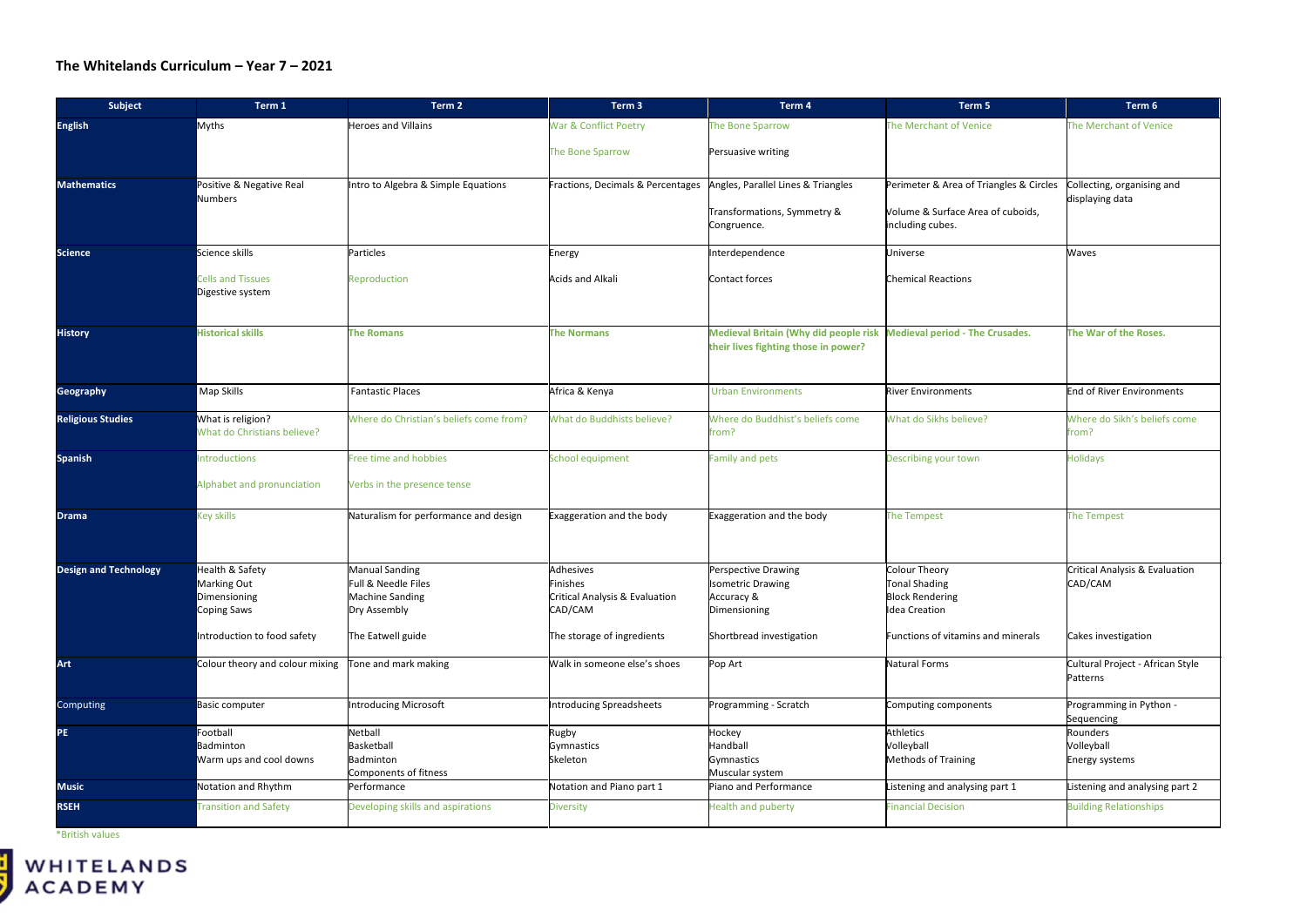#### **The Whitelands Curriculum – Year 8 – 2021**

| <b>Subject</b>               | Term 1                                                                             | Term 2                                                                                                                                    | Term <sub>3</sub>                                                   | Term 4                                                                                  | Term 5                                                                   | Term 6                                                                                                    |
|------------------------------|------------------------------------------------------------------------------------|-------------------------------------------------------------------------------------------------------------------------------------------|---------------------------------------------------------------------|-----------------------------------------------------------------------------------------|--------------------------------------------------------------------------|-----------------------------------------------------------------------------------------------------------|
| <b>English</b>               | <b>Gothic Short Stories</b>                                                        | <b>Christmas Carol</b>                                                                                                                    | oetry (epics to modern)                                             | Short stories                                                                           | <b>Noughts and Crosses</b>                                               | Powerful voices<br>(speeches, rhetoric, poetry)<br>Descriptive & transactional writing<br>Spoken Language |
| <b>Mathematics</b>           | Factors & Multiples                                                                | Ratio, Rate & Speed                                                                                                                       | Algebraic expressions, formulae &<br>Proof                          | Coordinates & Linear Functions                                                          | Angles in quadrilaterals & Polygons Volume & Surface Area of Prisms      | & Cylinders                                                                                               |
|                              | Approximation & Estimation                                                         | Working with Percentages                                                                                                                  | Equations & Inequalities in one<br>variable                         | <b>Number Patterns</b>                                                                  | Perimeter & area of Parallelograms<br>& Trapezia                         | <b>Statistical Graphs</b>                                                                                 |
| <b>Science</b>               | Electricity<br>Magnetism<br>Chemistry (metal reactions,<br>structure of materials) | Respiration<br>Fit and healthy                                                                                                            | uels and combustion                                                 | ariation and Inheritance<br>Waves                                                       | Earth Science<br><b>Heating and Cooling</b>                              | Forces<br>Photosynthesis                                                                                  |
| <b>History</b>               | <b>The Tudors</b>                                                                  | <b>Elizabethan England</b>                                                                                                                | <b>American Settlement</b>                                          | The Stuarts and the English Civil War<br><b>Oxford during the Civil War.</b>            | <b>The British Empire</b>                                                | <b>Should Britain apologise for its</b><br>role in the Transatlantic slave<br>trade?                      |
| Geography                    | Natural Hazards                                                                    | <b>Resource Management &amp; Security</b>                                                                                                 | Climate Change                                                      | <b>Extreme Environments</b>                                                             | <b>ourism</b>                                                            | <b>Finish Tourism</b>                                                                                     |
| <b>Religious Studies</b>     | Belonging to the Christian faith                                                   | Raising questions, exploring answers in<br>Christianity                                                                                   | Belonging to the Buddhist faith                                     | Raising questions, exploring answers in<br><b>Buddhism</b>                              | <b>Belonging to the Sikh faith</b>                                       | Raising questions, exploring<br>answers in Sikhism                                                        |
| <b>French</b>                | Chez moi – where<br>live                                                           | En ville - shops, ordering food, asking for<br>directions<br>Classroom instructions and regular Ways of forming questions; avoir and être | Ma vie quotidienne - Daily routine<br>and school subjects           | s-tu en forme?<br>Healthy lifestyle (food, exercise etc),<br>body parts and illness     | Les passe - temps<br>Hobbies and free time, including<br>sports          | Les vacances - Holidays and<br>weather                                                                    |
|                              | present tense verbs                                                                |                                                                                                                                           | Reflexive verbs                                                     | mperfect tense                                                                          | Perfect tense                                                            | <b>Future tense</b>                                                                                       |
| <b>Drama</b>                 | Staging and set design                                                             | Naturalism for performance and key skills                                                                                                 | <b>Greek Theatre</b>                                                | Greek Theatre (Antigone)                                                                | Physical Theatre                                                         | Much Ado About Nothing                                                                                    |
| <b>Design and Technology</b> | Typography<br><b>Idea Creation</b><br><b>Drafting</b><br>Use of IT in Design       | Colour Theory<br><b>Block Rendering</b><br>Accuracy &<br>Dimensioning                                                                     | Critical Analysis & Evaluation<br>CAD/CAM<br>Gelatinisation         | Health & Safety ITW<br>Marking Out<br>Dimensioning<br>Coping Saws                       | Manual Sanding<br>Full & Needle Files<br>Machine Sanding<br>Dry Assembly | Adhesives<br><b>Finishes</b><br>Critical Analysis & Evaluation<br>CAD/CAM<br>Use of raw chicken           |
| Art                          | The danger zone<br>Art inspired by music                                           | Rising agents<br>Art inspired by music                                                                                                    | Portraits - copies of original pieces<br>and self-image portraits   | Binding shortbread<br>Portraits - copies of original pieces and<br>self-image portraits | Coagulation<br>Sweets and food in Art                                    | Sweets and food in Art                                                                                    |
| Computing                    | nternet safety<br>Photoshop                                                        | Advanced spreadsheets                                                                                                                     | Media animation                                                     | Algorithms                                                                              | Programming in Python - Iteration Binary and computer logic              |                                                                                                           |
| PE.                          | Football<br>Badminton<br>Netball<br>Yoga<br>Warm up and cool downs                 | Basketball<br>Badminton<br>Hockey<br>Yoga<br>Components of fitness                                                                        | Rugby<br>Gymnastics<br><b>Badminton</b><br>Dance<br>Skeletal system | Handball<br>Gymnastics<br><b>Basketball</b><br>Dance<br>Muscular system                 | Cricket<br>Athletics<br>Rounders<br>Methods of training                  | Softball<br><b>Athletics</b><br>Cricket<br><b>Energy systems</b>                                          |